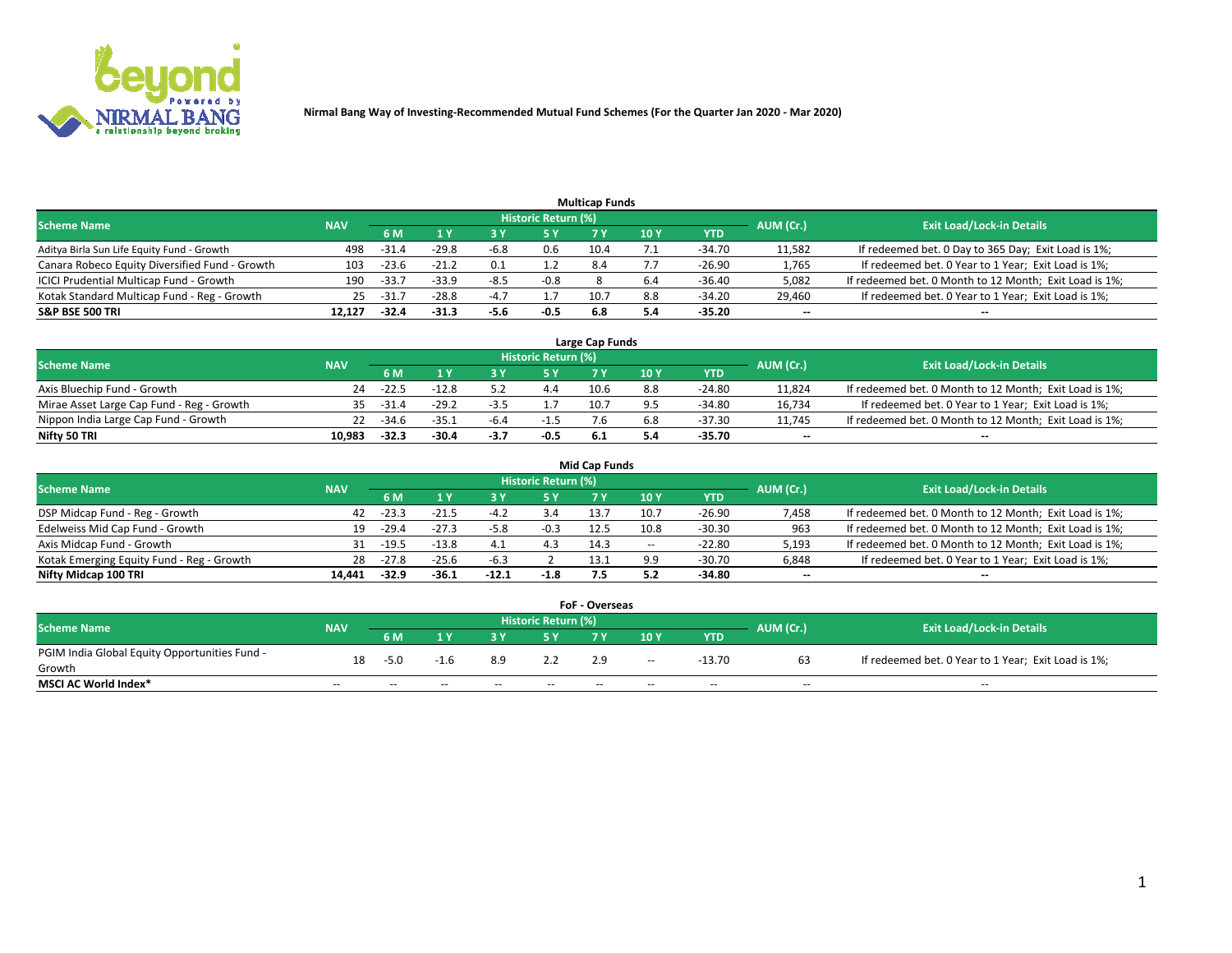

| Large & Midcap                                   |            |         |         |      |                     |      |      |          |                          |                                                     |  |  |  |  |
|--------------------------------------------------|------------|---------|---------|------|---------------------|------|------|----------|--------------------------|-----------------------------------------------------|--|--|--|--|
| <b>Scheme Name</b>                               | <b>NAV</b> |         |         |      | Historic Return (%) |      |      |          | AUM (Cr.)                | <b>Exit Load/Lock-in Details</b>                    |  |  |  |  |
|                                                  |            | 6 M     |         |      | 5 Y                 |      | 10Y  | YTD.     |                          |                                                     |  |  |  |  |
| Canara Robeco Emerging Equities - Growth         | 69         | $-25.1$ | $-25.1$ | -3.4 |                     | 16.1 | 13.5 | $-28.90$ | 5,597                    | If redeemed bet. 0 Year to 1 Year; Exit Load is 1%; |  |  |  |  |
| Invesco India Growth Opportunities Fund - Growth | 25         | $-28.8$ | $-25.8$ |      | 0.9                 | 9.4  |      | -31.70   | 2,498                    | If redeemed bet. 0 Year to 1 Year; Exit Load is 1%; |  |  |  |  |
| Principal Emerging Bluechip Fund - Growth        |            | -27.1   | $-25.5$ | -5.3 | 2.2                 | 13.8 | 10.1 | -30.20   | 2.117                    | If redeemed bet. 0 Year to 1 Year; Exit Load is 1%; |  |  |  |  |
| NIFTY Large Midcap 250 TRI                       | 4.876      | $-31.4$ |         | -6.1 | 0.3                 |      |      | -34.30   | $\overline{\phantom{a}}$ | $-$                                                 |  |  |  |  |

| <b>Focused Funds</b>             |            |         |         |      |                     |      |       |          |           |                                                        |  |  |  |
|----------------------------------|------------|---------|---------|------|---------------------|------|-------|----------|-----------|--------------------------------------------------------|--|--|--|
| <b>Scheme Name</b>               | <b>NAV</b> |         |         |      | Historic Return (%) |      |       |          |           | <b>Exit Load/Lock-in Details</b>                       |  |  |  |
|                                  |            | 6 M     |         |      |                     |      | 10 Y  | YTD      | AUM (Cr.) |                                                        |  |  |  |
| Axis Focused 25 Fund - Growth    |            | $-25.0$ | $-16.4$ |      | 4.3                 | 10.2 | $- -$ | $-28.20$ | 9,764     | If redeemed bet. 0 Month to 12 Month; Exit Load is 1%; |  |  |  |
| SBI Focused Equity Fund - Growth | 111        | $-23.5$ | $-18.9$ |      |                     |      |       | $-27.80$ | 8.264     | If redeemed bet. 0 Year to 1 Year; Exit Load is 1%;    |  |  |  |
| <b>S&amp;P BSE 500 TRI</b>       | 12.127     | $-32.4$ | $-31.3$ | -5.6 | -0.5                | 6.8  | 5.4   | $-35.20$ | $\sim$    | $- -$                                                  |  |  |  |

|                                                |            |         |         |                     |            | <b>Small Cap Funds</b> |       |            |                          |                                                     |
|------------------------------------------------|------------|---------|---------|---------------------|------------|------------------------|-------|------------|--------------------------|-----------------------------------------------------|
| <b>Scheme Name</b>                             | <b>NAV</b> |         |         | Historic Return (%) |            |                        |       |            | AUM (Cr.)                | <b>Exit Load/Lock-in Details</b>                    |
|                                                |            | 6 M     |         |                     | <b>5 Y</b> | 7 Y                    | 10Y   | <b>YTD</b> |                          |                                                     |
| Franklin India Smaller Companies Fund - Growth | 32         | $-37.0$ | $-40.8$ | $-14$               | -3.6       | 10.7                   | 9.2   | -36.40     | 6,628                    | If redeemed bet. 0 Year to 1 Year; Exit Load is 1%; |
| HDFC Small Cap Fund - Growth                   | 24         | $-39.2$ | $-43.8$ | $-9.6$              | -0.9       | 7.6                    | 5.9   | $-37.00$   | 9,154                    | If redeemed bet. 0 Year to 1 Year; Exit Load is 1%; |
| L&T Emerging Businesses Fund - Reg - Growth    | 14         | $-40.0$ | $-42.8$ | $-12$               | $-0.4$     | $- -$                  | $- -$ | $-39.20$   | 5,606                    | If redeemed bet. 0 Year to 1 Year; Exit Load is 1%; |
| SBI Small Cap Fund - Growth                    | 38         | $-27.4$ | $-24.6$ | $-1.9$              | 6.1        | 18.1                   | 13.7  | $-28.80$   | 3,476                    | If redeemed bet. 0 Year to 1 Year; Exit Load is 1%; |
| Nifty Smallcap 100 TRI                         | 4.123      | $-42.3$ | $-47.4$ | $-20.4$             | $-8.4$     | 2.3                    | 0.6   | -42.50     | $\overline{\phantom{m}}$ | $- -$                                               |

## **ELSS Schemes (Tax Saving u/s 80-C)**

| <b>Scheme Name</b>                           | <b>NAV</b> |         |                | <b>Historic Return (%)</b> |        |      |      |          | AUM (Cr.) | <b>Exit Load/Lock-in Details</b> |
|----------------------------------------------|------------|---------|----------------|----------------------------|--------|------|------|----------|-----------|----------------------------------|
|                                              |            | 6 M     | 4 <sub>Y</sub> |                            | 5 Y    | 7 V  | 10 Y | YTD      |           |                                  |
| Aditya Birla Sun Life Tax Relief 96 - Growth | 22         | $-27.5$ | $-27.6$        | $-3.8$                     | 0.7    | 10.9 |      | -30.70   | 10,073    | Nil                              |
| Axis Long Term Equity Fund - Growth          | 36         | $-24.9$ | $-16.8$        |                            | 2.6    | 14.2 | 12.7 | $-27.90$ | 21,659    | Nil                              |
| Canara Robeco Equity Tax Saver Fund - Growth | 50         | $-23.4$ |                |                            | 1.3    | 8.9  | 8.1  | $-26.70$ | 1,036     | Nil                              |
| Invesco India Tax Plan - Growth              | 38         | $-26.9$ | $-25$          | $-2.6$                     | 0.8    | 10.6 | 9.2  | $-30.10$ | 1,028     | Nil                              |
| Mirae Asset Tax Saver Fund - Reg - Growth    |            | -31.3   | -28            | $-2.2$                     | $- -$  | $-$  |      | $-34.90$ | 3,282     | Nil                              |
| <b>S&amp;P BSE 200 TRI</b>                   | 3.945      | $-32.1$ | $-30.5$        | -4.8                       | $-0.2$ | 6.9  | 5.6  | $-35.10$ | $\sim$    | $- -$                            |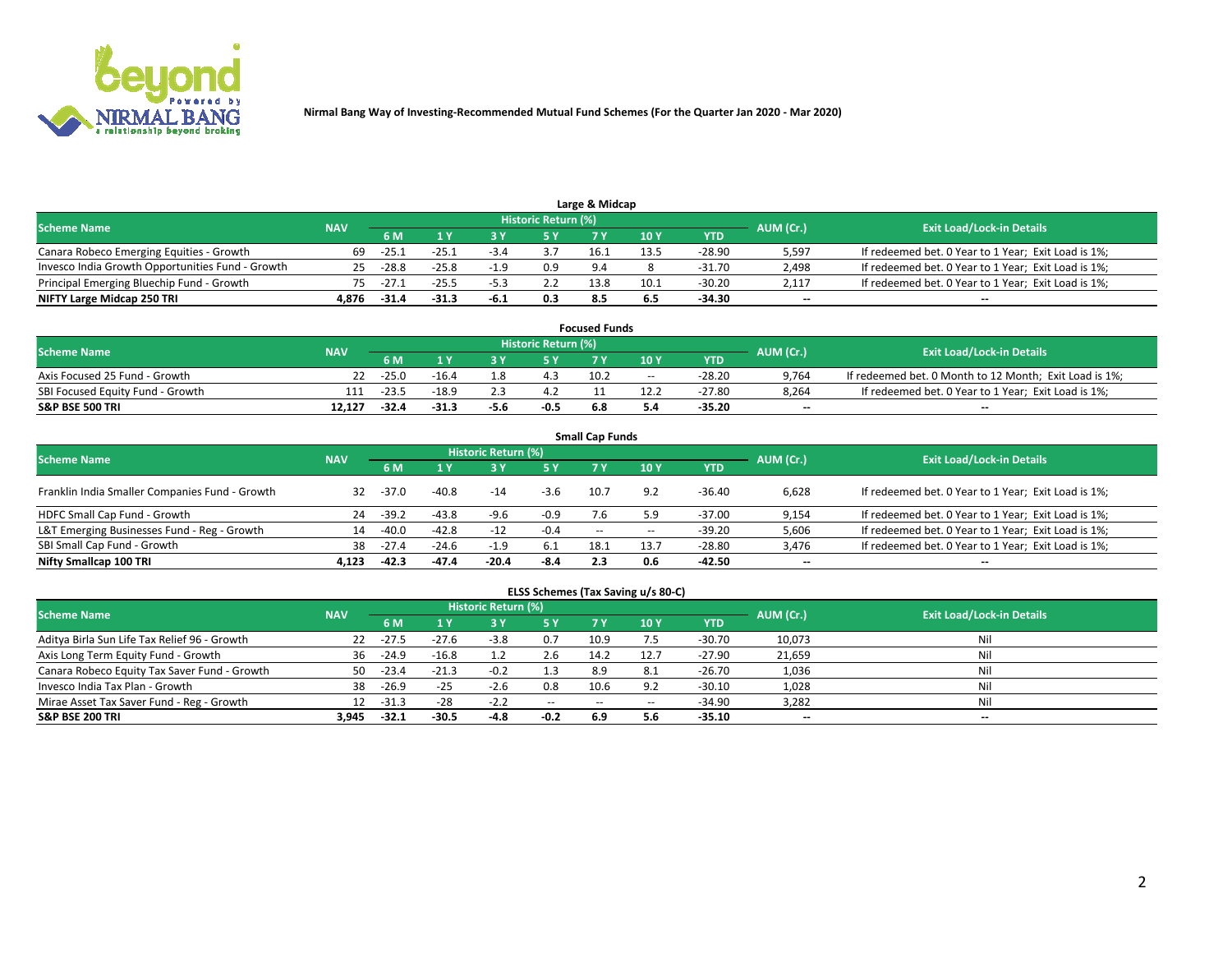

|                                           |            |         |         |                     |        | <b>Contra/Value Fund</b> |     |          |           |                                                     |
|-------------------------------------------|------------|---------|---------|---------------------|--------|--------------------------|-----|----------|-----------|-----------------------------------------------------|
| <b>Scheme Name</b>                        | <b>NAV</b> |         |         | Historic Return (%) |        |                          |     |          | AUM (Cr.) | <b>Exit Load/Lock-in Details</b>                    |
|                                           |            | 6 M     |         |                     | 5 Y    | 7 V                      | 10Y | YTD      |           |                                                     |
| Kotak India EQ Contra Fund - Reg - Growth | 36         | $-32.1$ | $-30$   | $-3.7$              | 0.0    | 6.9                      |     | -34.50   | 866       | If redeemed bet. 0 Year to 1 Year; Exit Load is 1%; |
| Invesco India Contra Fund - Growth        | 34         | $-28.4$ | $-28.5$ | $-3.3$              |        |                          |     | $-31.10$ | 4,669     | If redeemed bet. 0 Year to 1 Year; Exit Load is 1%; |
| UTI Value Opportunities Fund - Growth     | 43         | $-29.4$ | $-28.6$ | $-5.5$              | $-2.6$ |                          |     | -33.10   | 4,403     | If redeemed bet. 0 Year to 1 Year; Exit Load is 1%; |
| Nippon India Value Fund - Growth          | 49         | $-33.4$ | $-32.2$ | -6.8                |        |                          |     | -34.80   | 2,948     | If redeemed bet. 0 Year to 1 Year; Exit Load is 1%; |
| <b>S&amp;P BSE 500 TRI</b>                | 12.127     | -32.4   | $-31.3$ | -5.6                | -0.5   | 6.8                      |     | -35.20   | $\sim$    | $- -$                                               |

| Sector/Thematic                                                           |            |          |         |                     |                          |       |        |            |           |                                                        |  |  |  |  |
|---------------------------------------------------------------------------|------------|----------|---------|---------------------|--------------------------|-------|--------|------------|-----------|--------------------------------------------------------|--|--|--|--|
| <b>Scheme Name</b>                                                        | <b>NAV</b> |          |         | Historic Return (%) |                          |       |        |            | AUM (Cr.) | <b>Exit Load/Lock-in Details</b>                       |  |  |  |  |
|                                                                           |            | 6 M      | 1 Y     | <b>3Y</b>           | 75 Y                     | 7 Y   | 10 Y   | <b>YTD</b> |           |                                                        |  |  |  |  |
| Canara Robeco Consumer Trends Fund - Reg -<br>Growth                      | 31         | $-25.4$  | $-20.2$ | 0.0                 | 4                        | 11.1  | 10.5   | $-27.80$   | 392       | If redeemed bet. 0 Year to 1 Year; Exit Load is 1%;    |  |  |  |  |
| Mirae Asset Great Consumer Fund - Growth                                  | 25         | $-29.6$  | $-25.2$ | 0.2                 | 2.7                      |       | $\sim$ | $-31.70$   | 986       | If redeemed bet. 0 Year to 1 Year; Exit Load is 1%;    |  |  |  |  |
| ICICI Prudential Technology Fund - Growth                                 | 44         | $-25.9$  | $-26.3$ | 2.4                 | 1.3                      | 10.9  |        | $-25.00$   | 388       | If redeemed bet. 0 Day to 15 Day; Exit Load is 1%;     |  |  |  |  |
| Nippon India Pharma Fund - Growth                                         | 135        | $-6.5$   | $-10.2$ | $-0.2$              | $-0.5$                   | 11.1  | 10.9   | $-11.60$   | 2,421     | If redeemed bet. 0 Year to 1 Year; Exit Load is 1%;    |  |  |  |  |
| BNP Paribas India Consumption Fund - Reg - Growth                         |            | 10 -19.8 | -10     | $\sim$ $\sim$       | $\overline{\phantom{a}}$ | $- -$ | $- -$  | $-23.60$   | 534       | If redeemed bet. 0 Month to 12 Month; Exit Load is 1%; |  |  |  |  |
| ICICI Prudential Banking and Financial Services Fund -<br>Retail - Growth | 37         | $-42.9$  | $-41.1$ | $-9.8$              | 0.2                      |       | 9.4    | -46.80     | 3,372     | If redeemed bet. 0 Day to 15 Day; Exit Load is 1%;     |  |  |  |  |
| <b>S&amp;P BSE 500 TRI</b>                                                | 12.127     | $-32.4$  | $-31.3$ | $-5.6$              | $-0.5$                   | 6.8   | 5.4    | $-35.20$   | --        | $\overline{\phantom{a}}$                               |  |  |  |  |

|                                                            |            |         |         |                     |     |           | <b>Dynamic Asset Allocation Funds</b> |            |                          |                                                          |
|------------------------------------------------------------|------------|---------|---------|---------------------|-----|-----------|---------------------------------------|------------|--------------------------|----------------------------------------------------------|
| <b>Scheme Name</b>                                         | <b>NAV</b> |         |         | Historic Return (%) |     |           |                                       |            | AUM (Cr.)                | <b>Exit Load/Lock-in Details</b>                         |
|                                                            |            | 6 M     |         | 73 Y                | 5 Y | <b>7Y</b> | 10Y                                   | <b>YTD</b> |                          |                                                          |
| ICICI Prudential Balanced Advantage Fund - Reg -<br>Growth | 29         | $-21.8$ | $-18$   | $-1.6$              | 2.5 | 8.2       | 8.6                                   | $-24.80$   | 28,092                   | If redeemed bet. 0 Year to 1 Year; Exit Load is 1%;      |
| Invesco India Dynamic Equity Fund - Growth                 | 23         | $-21.3$ | $-18.4$ | $-1.8$              |     | 8.1       |                                       | $-22.90$   | 838                      | If redeemed bet. 0 Month to 3 Month; Exit Load is 0.25%; |
| Nippon India Balanced Advantage Fund - Growth              | 76         | $-17.7$ | $-15.6$ | $-0.3$              | 2.3 |           | 8.2                                   | $-19.70$   | 2,956                    | If redeemed bet. 0 Month to 12 Month; Exit Load is 1%;   |
| HDFC Balanced Advantage Fund - Growth                      | 138        | $-29.4$ | $-29.7$ | $-4.2$              |     | 6.9       | 6.5                                   | $-31.50$   | 40,920                   | If redeemed bet. 0 Year to 1 Year; Exit Load is 1%;      |
| SBI Dynamic Asset Allocation Fund - Reg - Growth           | 11         | $-17.1$ | $-16$   | $-0.5$              | 2.2 | $\sim$    | $-$                                   | $-20.00$   | 614                      | If redeemed bet. 0 Month to 12 Month; Exit Load is 1%;   |
| NIFTY 50 Hybrid Composite Debt 65:35 Index                 | 8,054      | $-20.6$ | $-17.6$ | 0.5                 | 2.8 | 7.2       | 6.7                                   | $-23.80$   | $\overline{\phantom{a}}$ | $- -$                                                    |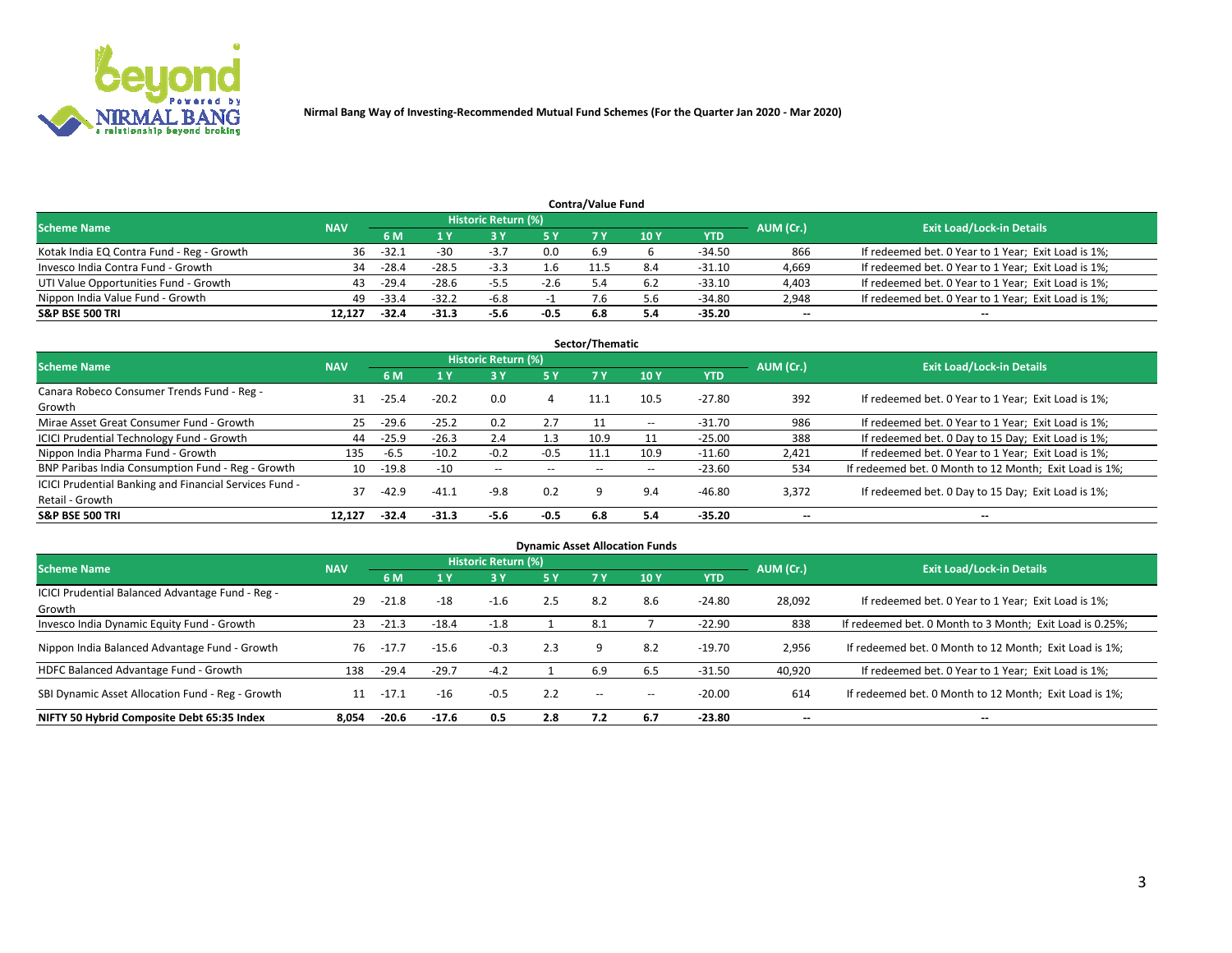

|                                                                                                          |       |         |         |        |      | <b>Hybrid Aggressive</b> |             |            |        |                                                        |  |  |  |  |
|----------------------------------------------------------------------------------------------------------|-------|---------|---------|--------|------|--------------------------|-------------|------------|--------|--------------------------------------------------------|--|--|--|--|
| Historic Return (%)<br><b>Exit Load/Lock-in Details</b><br>AUM (Cr.)<br><b>Scheme Name</b><br><b>NAV</b> |       |         |         |        |      |                          |             |            |        |                                                        |  |  |  |  |
|                                                                                                          |       | 6 M     | 1 Y     |        | 5 Y  |                          | 10 Y        | <b>YTD</b> |        |                                                        |  |  |  |  |
| ICICI Prudential Equity & Debt Fund - Growth                                                             | 100   | $-24.8$ | $-24.6$ | $-4.2$ | 1.7  | 9.1                      | 9.2         | $-28.90$   | 20,611 | If redeemed bet. 0 Year to 1 Year; Exit Load is 1%;    |  |  |  |  |
| Mirae Asset Hybrid - Equity Fund - Reg - Growth                                                          |       | -23.3   | $-21.2$ | $-1.3$ | $ -$ | $- -$                    | $- -$       | $-27.10$   | 3,424  | If redeemed bet. 0 Year to 1 Year; Exit Load is 1%;    |  |  |  |  |
| SBI Equity Hybrid Fund - Growth                                                                          | 111   | $-21.0$ | $-15.9$ |        | 3.2  | 10.7                     | 8.7         | $-24.10$   | 32,470 | If redeemed bet. 0 Month to 12 Month; Exit Load is 1%; |  |  |  |  |
| Canara Robeco Equity Hybrid Fund - Growth                                                                | 133   |         | $-14.2$ |        | 3.8  | 10.3                     | $Q \Lambda$ | -20.60     | 3,071  | If redeemed bet. 0 Year to 1 Year; Exit Load is 1%;    |  |  |  |  |
| NIFTY 50 Hybrid Composite Debt 65:35 Index                                                               | 8.054 | $-20.6$ | $-17.6$ | 0.5    | 2.8  | 7.2                      | 6.7         | -23.80     | $\sim$ | $\overline{\phantom{a}}$                               |  |  |  |  |

|                                            |            |        |     |                     |     | <b>Arbitrage Fund</b> |      |           |                                                          |
|--------------------------------------------|------------|--------|-----|---------------------|-----|-----------------------|------|-----------|----------------------------------------------------------|
| <b>Scheme Name</b>                         | <b>NAV</b> |        |     | Historic Return (%) |     |                       |      | AUM (Cr.) | <b>Exit Load/Lock-in Details</b>                         |
|                                            |            | 1 M    | ያ M | 6 M                 |     |                       | YTD  |           |                                                          |
| IDFC Arbitrage Fund - Reg - Growth         | 25         | $-0.7$ |     |                     | 5.6 | τ α                   | 3.80 | 12,007    | If redeemed bet. 0 Month to 1 Month; Exit Load is 0.25%; |
| Kotak Equity Arbitrage Fund - Reg - Growth | 28         |        |     |                     | 5.9 |                       | 4.90 | 17,662    | If redeemed bet. 0 Day to 30 Day; Exit Load is 0.25%;    |
| Nippon India Arbitrage Fund - Growth       | 20.        | 0.1    |     |                     |     |                       | 4.20 | 10,423    | If redeemed bet. 0 Month to 1 Month; Exit Load is 0.25%; |

|                                          |            |                                  |        |                          |                          | <b>Equity Saver</b> |               |            |                          |                                                        |
|------------------------------------------|------------|----------------------------------|--------|--------------------------|--------------------------|---------------------|---------------|------------|--------------------------|--------------------------------------------------------|
| Scheme Name                              | <b>NAV</b> | <b>Exit Load/Lock-in Details</b> |        |                          |                          |                     |               |            |                          |                                                        |
|                                          |            | 6 M                              |        |                          | 5 Y                      |                     | $\sqrt{10}$ Y | <b>YTD</b> | AUM (Cr.)                |                                                        |
| Axis Equity Saver Fund - Reg - Growth    |            | $-13.0$                          | $-9.2$ |                          | $\sim$                   | $- -$               | $- -$         | $-14.60$   | 793                      | If redeemed bet. 0 Month to 12 Month; Exit Load is 1%; |
| Kotak Equity Savings Fund - Reg - Growth |            | $-12.2$                          |        |                          | 3.8                      | $\sim$ $\sim$       | $- -$         | -14.60     | 1.712                    | If redeemed bet. 0 Year to 1 Year; Exit Load is 1%;    |
| CRISIL Hybrid 50+50 - Moderate Index*    |            | $- -$                            | $-$    | $\overline{\phantom{a}}$ | $\overline{\phantom{a}}$ | $\sim$              | --            | $\sim$     | $\overline{\phantom{a}}$ | $- -$                                                  |

| <b>Liquid Funds</b>              |            |         |        |                     |     |      |            |                 |           |                                  |  |  |  |  |
|----------------------------------|------------|---------|--------|---------------------|-----|------|------------|-----------------|-----------|----------------------------------|--|--|--|--|
| Scheme Name                      | <b>NAV</b> |         |        | Historic Return (%) |     |      | <b>YTM</b> | Avg             | AUM (Cr.) | <b>Exit Load/Lock-in Details</b> |  |  |  |  |
|                                  |            | 1 W     | 2 W    | 1 M                 | 3M  | 71 Y |            | <b>Maturity</b> |           |                                  |  |  |  |  |
| Axis Liquid Fund - Growth        | 2.184      | $-7.9$  | $-1.9$ | ے ۔                 | 4.3 |      | 44.ز       | 0.10            | 30,919    | *Ref Footnote                    |  |  |  |  |
| IDFC Cash Fund - Reg - Growth    | 2,379      | $-11.9$ | $-4.2$ |                     | 3.7 |      | 5.34       | 0.08            | 9,121     | *Ref Footnote                    |  |  |  |  |
| Kotak Liquid Fund - Reg - Growth | 3.979      | $-13.4$ |        |                     | 3.7 |      |            | 0.09            | 25,945    | *Ref Footnote                    |  |  |  |  |
| <b>CRISIL Liquid Fund Index</b>  | $\sim$     | -6.3    | حملات  | 2.5                 | 4.6 |      | $- -$      | $-$             | $\sim$    | $\sim$                           |  |  |  |  |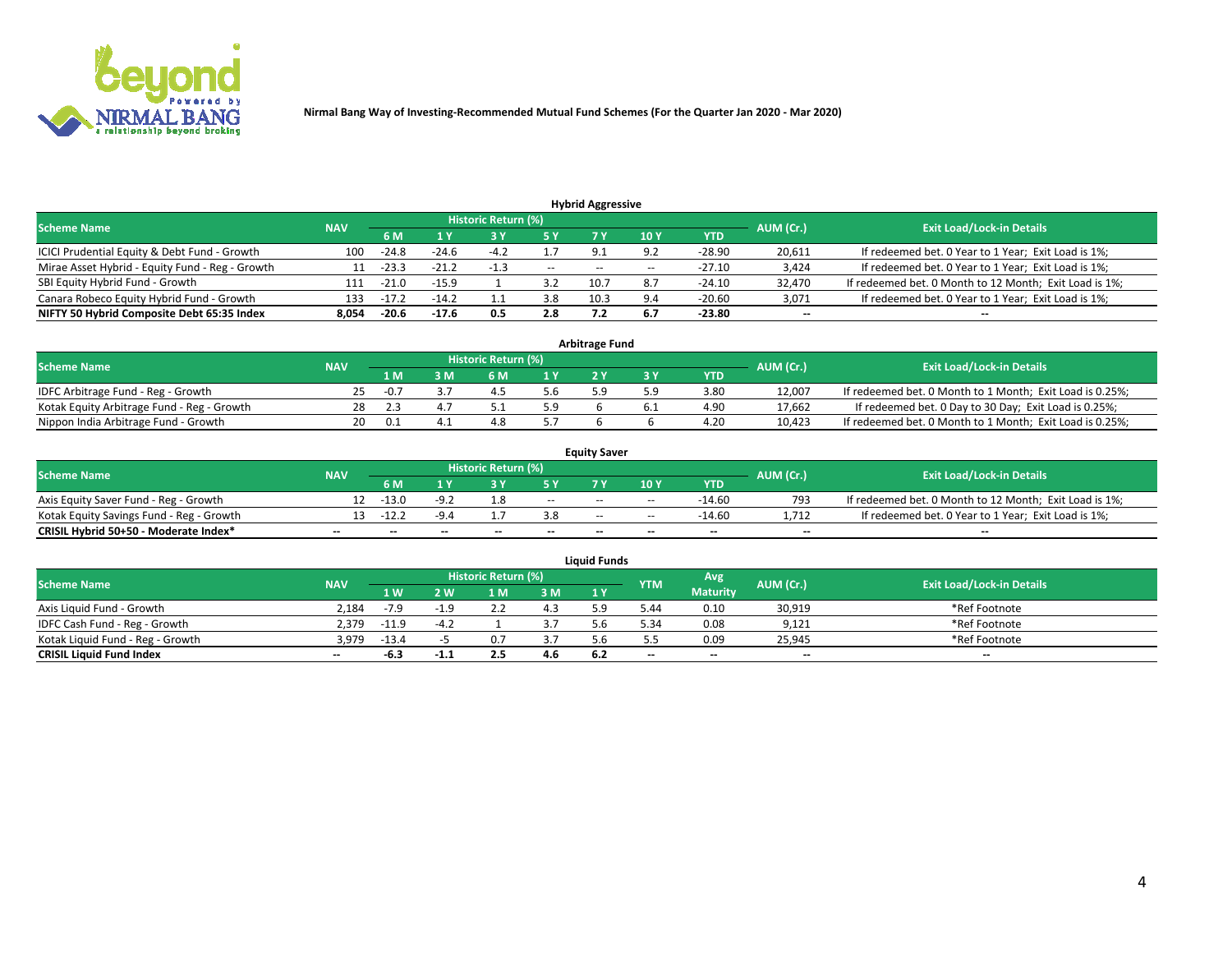

|                                               |            |        |     |                     |        | <b>Ultra Short Fund</b> |            |                 |           |                                  |
|-----------------------------------------------|------------|--------|-----|---------------------|--------|-------------------------|------------|-----------------|-----------|----------------------------------|
| <b>Scheme Name</b>                            | <b>NAV</b> |        |     | Historic Return (%) |        |                         | <b>YTM</b> | Avg             | AUM (Cr.) | <b>Exit Load/Lock-in Details</b> |
|                                               |            | 1 M    | 3 M | 6 M                 | 1 Y    | <b>3Y</b>               |            | <b>Maturity</b> |           |                                  |
| IDFC Ultra Short Term Fund - Reg - Growth     |            | -8.2   |     |                     | 6.3    | $-$                     | 5.88       | 0.43            | 5,798     | Nil                              |
| Sundaram Ultra Short Term Fund - Reg - Growth |            | -14    |     |                     | $\sim$ | $-$                     | .69 د      | 0.37            | 335       | Nil                              |
| L&T Ultra Short Term Fund - Growth            | 32.        | -9.3   | 0.9 |                     | 5.8    |                         | 5.82       | 0.41            | 2,786     | Nil                              |
| <b>NIFTY Ultra Short Duration Debt Index</b>  | 4,030      | $-2.2$ |     |                     | 6.7    |                         | $-$        | $-$             | $\sim$    | $- -$                            |

| <b>Money Market Fund</b>                                   |            |         |     |                     |     |                          |                          |                 |           |                                  |  |  |  |
|------------------------------------------------------------|------------|---------|-----|---------------------|-----|--------------------------|--------------------------|-----------------|-----------|----------------------------------|--|--|--|
| <b>Scheme Name</b>                                         | <b>NAV</b> |         |     | Historic Return (%) |     |                          | <b>YTM</b>               | 'Avg            | AUM (Cr.) | <b>Exit Load/Lock-in Details</b> |  |  |  |
|                                                            |            | 1 M     | 3 M | 6 M                 | 1 Y | 3Y                       |                          | <b>Maturity</b> |           |                                  |  |  |  |
| Aditya Birla Sun Life Money Manager Fund - Reg -<br>Growth | 265        | $-13.5$ | 0.2 |                     |     |                          | 6.09                     | 0.64            | 13,471    | Nil                              |  |  |  |
| Franklin India Savings Fund - Growth                       | 36         | -11.0   | 0.5 | 3.8                 | 6.4 |                          | 5.77                     | 0.40            | 4,568     | Nil                              |  |  |  |
| Nippon India Money Market Fund - Growth                    | 2.998      | $-7.2$  | 1.8 | 4.4                 | 6.5 |                          | 5.8                      | 0.35            | 5,827     | Nil                              |  |  |  |
| <b>CRISIL Liquid Fund Index</b>                            | $- -$      |         | 4.6 |                     | 6.2 | $\overline{\phantom{a}}$ | $\overline{\phantom{a}}$ | $\sim$          | $\sim$    | $\sim$                           |  |  |  |

| <b>Short Term Fund</b>                          |            |         |        |                     |     |           |            |                 |           |                                  |  |  |  |  |
|-------------------------------------------------|------------|---------|--------|---------------------|-----|-----------|------------|-----------------|-----------|----------------------------------|--|--|--|--|
| <b>Scheme Name</b>                              | <b>NAV</b> |         |        | Historic Return (%) |     |           | <b>YTM</b> | Avg             | AUM (Cr.) | <b>Exit Load/Lock-in Details</b> |  |  |  |  |
|                                                 |            | 1 M     | 3 M    | 6 M                 | 1Y  | <b>3Y</b> |            | <b>Maturity</b> |           |                                  |  |  |  |  |
| Axis Short Term Fund - Growth                   | 22         | $-28.9$ |        |                     |     |           | 6.63       | 3.20            | 5,398     | Nil                              |  |  |  |  |
| HDFC Short Term Debt Fund - Growth              | 22         | $-30.1$ |        | 4.4                 |     |           | 6.85       | 2.94            | 12,216    | Nil                              |  |  |  |  |
| IDFC Bond Fund - Short Term Plan - Reg - Growth | 40         | $-30.5$ |        |                     | 6.3 | 6.6       | 6.42       | 2.07            | 12,341    | Nil                              |  |  |  |  |
| Kotak Bond Short Term Fund - Reg - Growth       | 37         | $-24.3$ | 0.0    | 4.4                 |     | 6.6       | 6.84       | 3.07            | 11,560    | Nil                              |  |  |  |  |
| L&T Short Term Bond Fund - Reg - Growth         | 19.        | $-23.8$ | $-0.7$ |                     | 6.6 |           | 6.29       | 2.18            | 5,190     | Nil                              |  |  |  |  |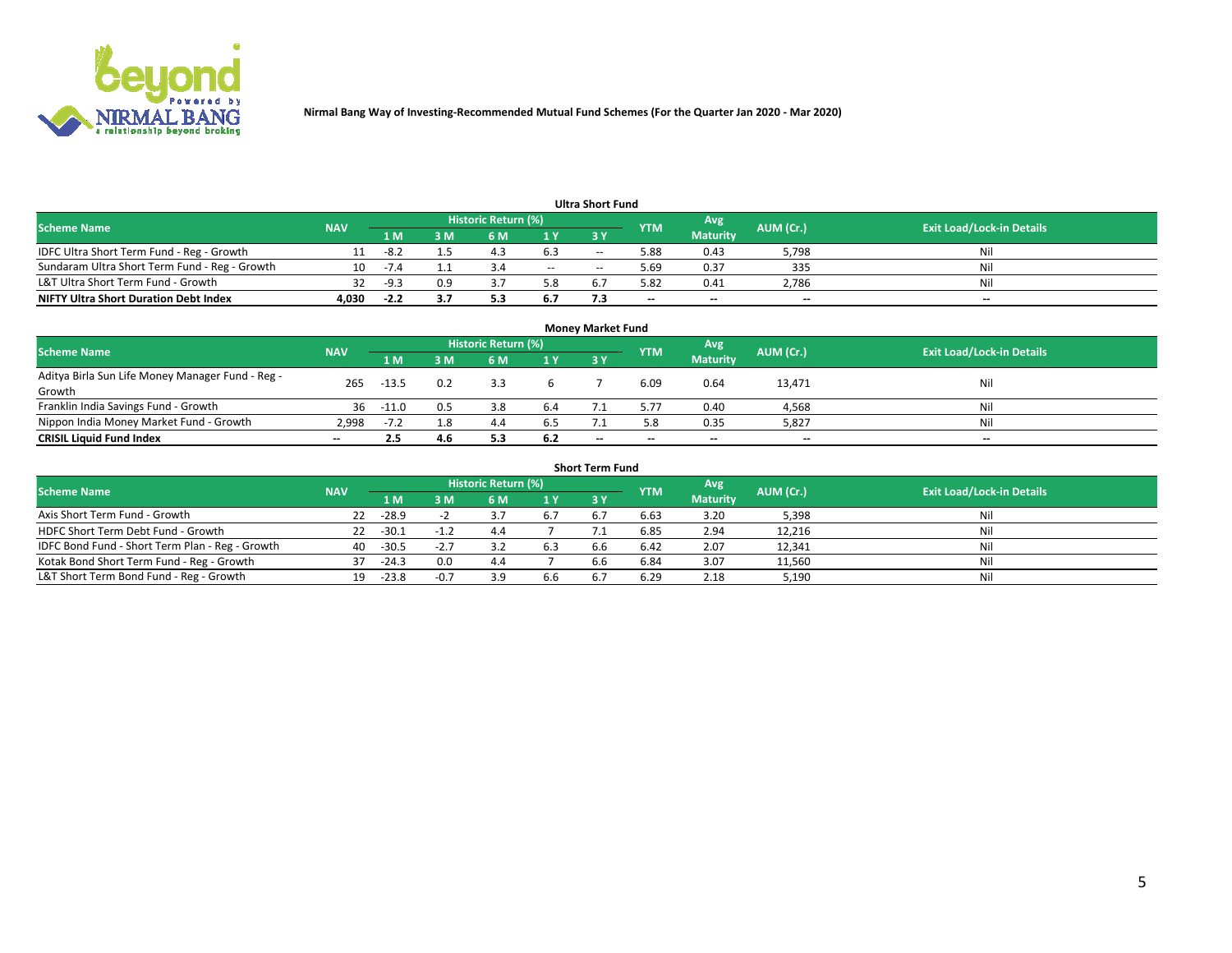

| <b>Low Duration Fund</b>                  |            |         |        |                            |     |     |            |                 |           |                                  |  |  |  |
|-------------------------------------------|------------|---------|--------|----------------------------|-----|-----|------------|-----------------|-----------|----------------------------------|--|--|--|
| <b>Scheme Name</b>                        | <b>NAV</b> |         |        | <b>Historic Return (%)</b> |     |     | <b>YTM</b> | Avg             | AUM (Cr.) | <b>Exit Load/Lock-in Details</b> |  |  |  |
|                                           |            | 1 M     | ያ M    | 5 M                        | 1 V |     |            | <b>Maturity</b> |           |                                  |  |  |  |
| Axis Treasury Advantage Fund - Growth     | 2.216      | $-16.0$ | $-0.2$ |                            | 6.4 | b.5 |            | 0.97            | 5,894     | Nil                              |  |  |  |
| Canara Robeco Savings Fund - Reg - Growth |            | $-15.7$ | $-0.4$ |                            | 5.8 | b.b | 5.88       | 0.88            | 1,127     | Nil                              |  |  |  |
| IDFC Low Duration Fund - Reg - Growth     |            | $-13.0$ | 0.9    |                            |     |     | 5.93       | 1.02            | 6,222     | Nil                              |  |  |  |

| <b>Banking &amp; PSU Bond Funds</b>            |            |         |        |                            |                |           |            |                 |           |                                  |  |  |  |
|------------------------------------------------|------------|---------|--------|----------------------------|----------------|-----------|------------|-----------------|-----------|----------------------------------|--|--|--|
| <b>Scheme Name</b>                             | <b>NAV</b> |         |        | <b>Historic Return (%)</b> |                |           | <b>YTM</b> | Avg             | AUM (Cr.) | <b>Exit Load/Lock-in Details</b> |  |  |  |
|                                                |            | 1 M     | sм     | 6 M                        | 1 <sub>Y</sub> | <b>3Y</b> |            | <b>Maturity</b> |           |                                  |  |  |  |
| HDFC Banking and PSU Debt Fund - Reg - Growth  | 16.        | $-36.2$ | $-2.9$ |                            | 6.8            | 6.7       | 7.00       | 3.10            | 5,323     | Ni                               |  |  |  |
| Kotak Banking and PSU Debt Fund - Reg - Growth |            | $-32.8$ | $-1.2$ | 4.b                        | 7.9            |           |            | 3.58            | 5,225     | Ni                               |  |  |  |
| IDFC Banking & PSU Debt Fund - Reg - Growth    |            | $-39.2$ | -3.8   |                            | 6.7            |           | 6.56       | 3.02            | 14.069    | Ni                               |  |  |  |

| <b>Corporate Bond Funds</b>                         |            |         |        |                     |     |     |            |                 |           |                                                         |  |  |  |
|-----------------------------------------------------|------------|---------|--------|---------------------|-----|-----|------------|-----------------|-----------|---------------------------------------------------------|--|--|--|
| <b>Scheme Name</b>                                  | <b>NAV</b> |         |        | Historic Return (%) |     |     | <b>YTM</b> | Avg'            | AUM (Cr.) | <b>Exit Load/Lock-in Details</b>                        |  |  |  |
|                                                     |            | 1 M     | : M    | 6 M                 | 1 Y | 3 Y |            | <b>Maturity</b> |           |                                                         |  |  |  |
| ICICI Prudential Corporate Bond Fund - Reg - Growth | 20         | -22.6   | 0.2    |                     |     |     | 6.61       | 2.50            | 13,243    | Nil                                                     |  |  |  |
| L&T Triple Ace Bond Fund - Reg - Growth             |            | $-46.2$ |        |                     | 9.2 |     |            | 8.45            | 3,081     | If redeemed bet. 0 Month to 3 Month; Exit Load is 0.5%; |  |  |  |
| Kotak Corporate Bond Fund - Std - Growth            | 2,636      | $-22.0$ | $-0.6$ | 4.1                 |     |     | 6.51       | 1.61            | 4,840     | Nil                                                     |  |  |  |

|                                            |            |         |          |                     |      | <b>Credit Risk Fund</b> |               |                 |           |                                                           |
|--------------------------------------------|------------|---------|----------|---------------------|------|-------------------------|---------------|-----------------|-----------|-----------------------------------------------------------|
| <b>Scheme Name</b>                         | <b>NAV</b> |         |          | Historic Return (%) |      |                         | <b>YTM</b>    | Avg             | AUM (Cr.) | <b>Exit Load/Lock-in Details</b>                          |
|                                            |            | 1 M     | : M      | 6 M                 | '1 Y | 3Y                      |               | <b>Maturity</b> |           |                                                           |
| ICICI Prudential Credit Risk Fund - Growth | 21         | -23.6   | $\pm .4$ | b.b                 |      |                         | 9.08          | 2.23            | 12,872    | If redeemed bet. 0 Year to 1 Year; Exit Load is 1%;       |
| Kotak Credit Risk Fund - Reg - Growth      |            | $-45.2$ |          |                     |      |                         | 8.49          | 2.66            | 5,280     | If redeemed bet. 0 Year to 1 Year; Exit Load is 1%;       |
|                                            |            |         |          |                     |      |                         |               |                 |           | If redeemed bet. 0 Month to 12 Month; Exit Load is 3%; If |
| SBI Credit Risk Fund - Growth              |            | $-26.0$ | 0.6      | 3.8                 |      |                         | $8.4^{\circ}$ | 2.45            | 5,083     | redeemed bet. 12 Month to 24 Month; Exit Load is 1.5%; If |
|                                            |            |         |          |                     |      |                         |               |                 |           | redeemed bet. 24 Month to 36 Month; Exit Load is 0.75%;   |